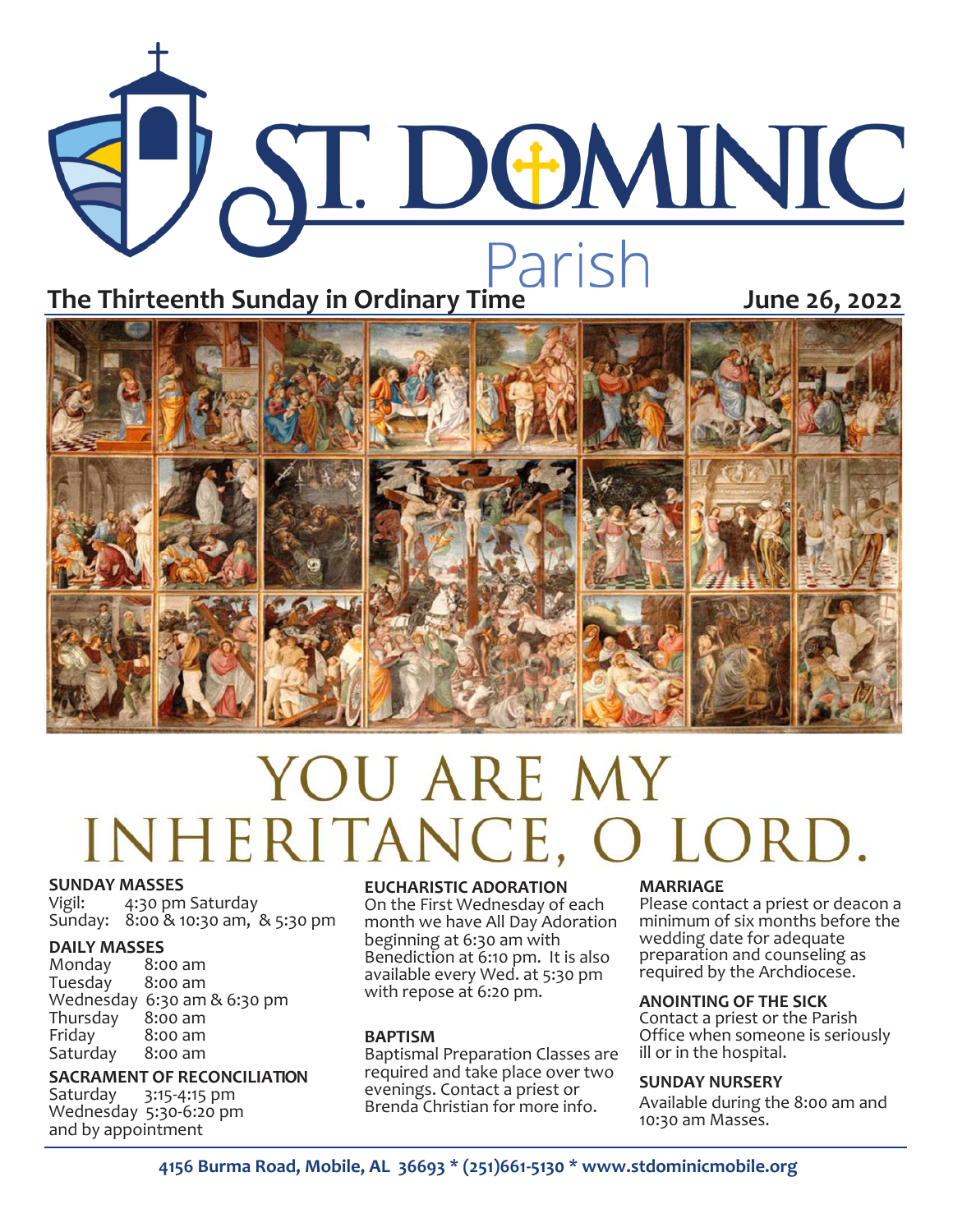# *Pastor, Rev. Patrick R. Driscoll*

Email: pdriscoll@stdominicmobile.org

*Deacon Robert E. Kirby, Jr.* Email: rkirby@stdominicmobile.org

*Deacon Aldon O. Ward* Email: award@stdominicmobile.org

*Deacon Wiley J. Christian III*

Email: wchristian@stdominicmobile.org

# **PARISH OFFICE HOURS**

Monday - Thursday, 8:00 a.m. - 4:00 p.m. Friday, 8:00 a.m. - Noon

**ST. DOMINIC CATHOLIC SCHOOL HOURS**  June  $13$ —July  $1^{st}$  the school office will be open: Monday – Friday 10:00-2:00 July 5<sup>th</sup> – July 22<sup>nd</sup> the school office will be open: 9:30-1:30 on Tuesday through Thursday July 25<sup>th</sup> – August 12<sup>th</sup> the school office will be open: 8–3 Monday—Thursday; Fridays 8–Noon *Beginning August 15 the school office will be open Monday-Friday 7:15 am–3:45 pm.*

# **Stewardship**

*"For you were called to freedom, brothers and sisters. But do not use this freedom as an opportunity for the flesh; rather serve one another through love."* 

*Galatians 5:13*

We like to celebrate that we are free to "live the good life." We can do what we want, anytime we want, with no regard for laws. But, Jesus calls us to a different kind of freedom. St. Paul reminds us that by imitating Jesus we are freed from becoming a slave to our own self-interests and desires, so that we can serve one another. We are free to share our gifts and promote God's work on earth to glorify His

name and not honor ourselves.

Confessions are available on **Wednesdays from 5:30-6:20 pm and Saturdays from 3:15-4:15 pm.**  You are encouraged to come and obtain forgiveness of your sins in our confessionals or by appointment with one of the priests.

If you would like a name added to the sick list please call the Parish Office at (251) 661-5130 or email mwilson@stdominicmobile.org. If you or a loved one is hospitalized, it is important you notify the Parish office if you would like a clergy to visit. The hospitals no longer notify the Parish Offices.

The readings for this Sunday, June 26, 2022 can be found online using the following link: https://bible.usccb.org/ bible/readings/062622.cfm

# *Mass Intentions For The Week*

| Sat, June 25     | 4:30 p.m.  | Billy Ankerson (D)        |
|------------------|------------|---------------------------|
| Sunday, June 26  | 8:00 a.m.  | Missa Pro Populo          |
|                  | 10:30 a.m. | Emmett Anderson (D)       |
|                  | 5:30 p.m.  | Alex Scalco (L)           |
| Monday, June 27  | 8:00 a.m.  | Sean Noah (L)             |
| Tuesday, June 28 | 8:00 a.m.  | John Noletto (L)          |
| Wed, June 29     | 6:30 a.m.  | Nita Rodriguez (D)        |
|                  | 6:30 p.m.  | Karl Fechner (D)          |
| Thurs June 30    | 8:00 a.m.  | Dr. and Mrs. O'Gorman (L) |
| Friday, July 1   | 8:00 a.m.  | Rev Joseph Seiter (L)     |
| Sat, July 2      | 8:00 a.m.  | Janie Dunwell (L)         |

Correction, the Mass offered on June 18 was for Glenn Sebastian, not Glenn Oberkirch.

# **Please pray for the sick:**

Toni Aldrich Frances Baugh Helen Bender Marguerite Blackard Charlotte Brady Georgette Brocato Darryl Brown WM Cazalas Mahala Church Susan Coffey Jacque Green Ray Green Barbara Harrington Charlie Hawkins Gabriel Hawkins Jim Heath Katie Histing Cory Kalifeh Mary Kerr Bill Klein Cooper Klein Vicky Klein

Tony Laurence Mary Lindamood Debbie Lyons Sam Lyons Bernadette Neece Eleesha Neese Rita O'Brien David Poirier Steve Polozola Clarence Pool Doris Powers Sandy Quinnelly Laurie Rel Rose Mary Rehm Louis Seiter Ava Smith Jennifer Phillips Smith Joe Verneuille Antonio Vilaseca Maryneil Walker Claire Zaunbrecher

Pray for the Repose of the Soul of *Kenneth McClure*, husband of Amanda McClure, father of Olivia and Mack.

# **Welcome to St. Dominic Parish**, **Where Stewardship is a Way of Life**  We invite newcomers to complete a registration form which can be found in the Parish Office.